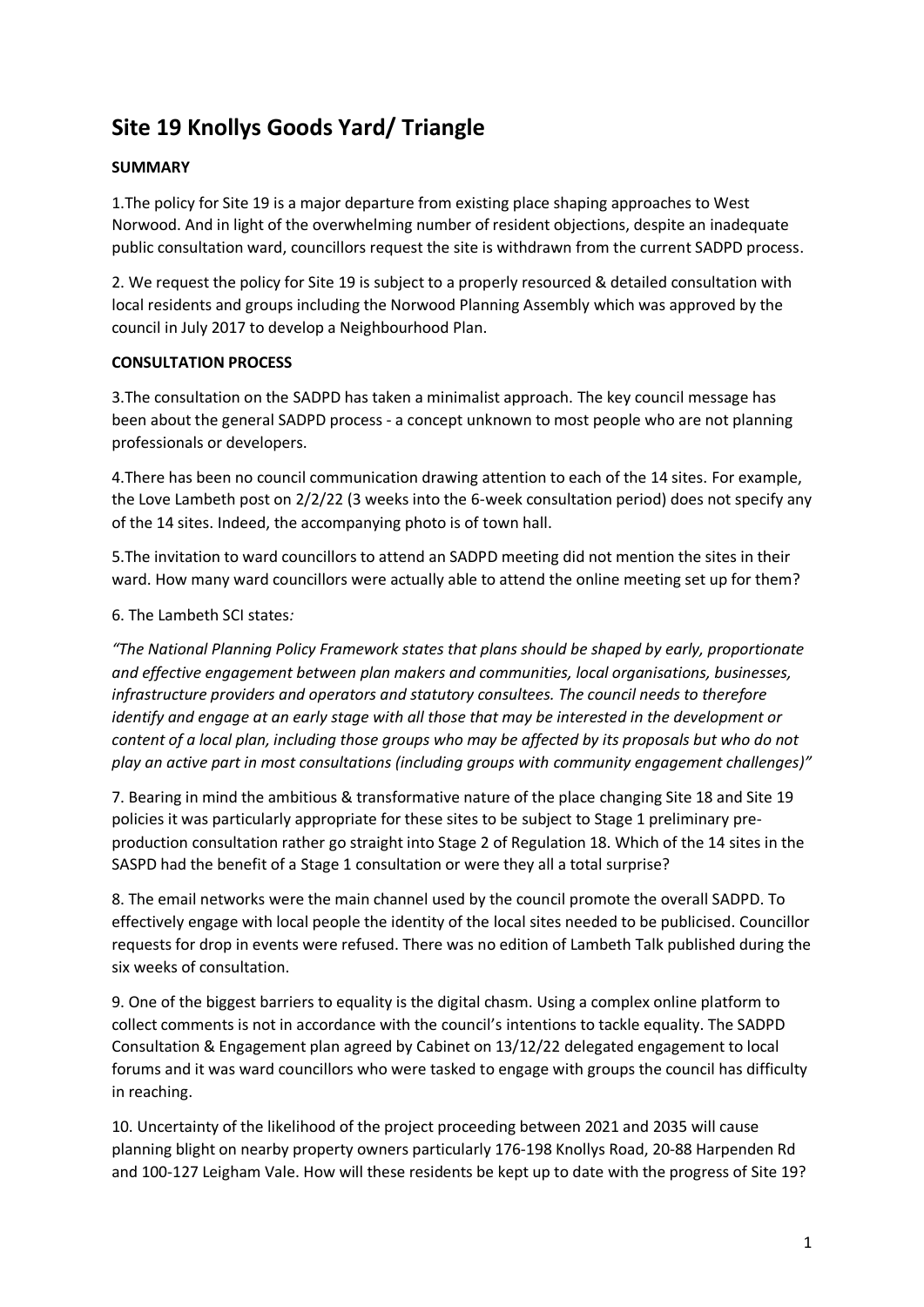11. Despite this minimalist approach to consultation & engagement nearly 900 comments were made about the 14 SADPD sites in 6 weeks – and the comments about Site 19 totalled 25% of the total for all other 13 sites combined.

12. The comments are overwhelmingly questions and objections. This indicates the level of concern in the community about the impact of ambitious Site 18 and Site 19 policies. And with hindsight a Stage 1 consultation would have been a useful and sensible step.

13. What criteria will be used to assess the worth of this significant opposition to the policies? Will a further public consultation be organised in advance of the Regulation 19 consultation scheduled for December 2022 in which is limited to a technical focus on the "soundness" of the policies? Would a better approach be to withdraw site 19 from the current SADPD process?

14. Who will be the bodies involved in Statement of Common Ground for site 19?

15. What are the outline terms of any current lease Network Rail has agreed for the site?

16. Which property developers are assisting the council to devise the policy for Site 19?

#### **VISION**

17. Site 19 is not a very large site 12,100 sq metres equal to 1.6 football pitches. The question is whether the level of intensification required to make it financially viable suits the nature & place of West Norwood.

18. As the freehold of this site is currently in the hands of Network Rail the policy needs to take a more ambitious approach and integrate the site with a programme from Network Rail to modernise the local rail network – Tulse Hill station, rail bridges over roads and road bridges over rail during the next 40 years.

19. The ambition to remove the nearby Tulse Hill gyratory needs to be considered in the Site 19 vision.

20. How future proof is this scheme? How far ahead is the anticipated development expected to last? Is the return on capital invested to be achieved 30 or 50 years? What will it look like and how will it be used in 2060 and 2080?

21. How much public grant subsidy will be necessary to achieve the vision & make the site viable financially?

22. Why doesn't the council acquire the site at its current KIBA status as pre-housing land has a lower value?

## **SITE ALLOCATION POLICY**

#### **Land uses**

23.Basically, this proposal is a major policy use change to one of Lambeth's rare KIBAs and turning it into a housing development.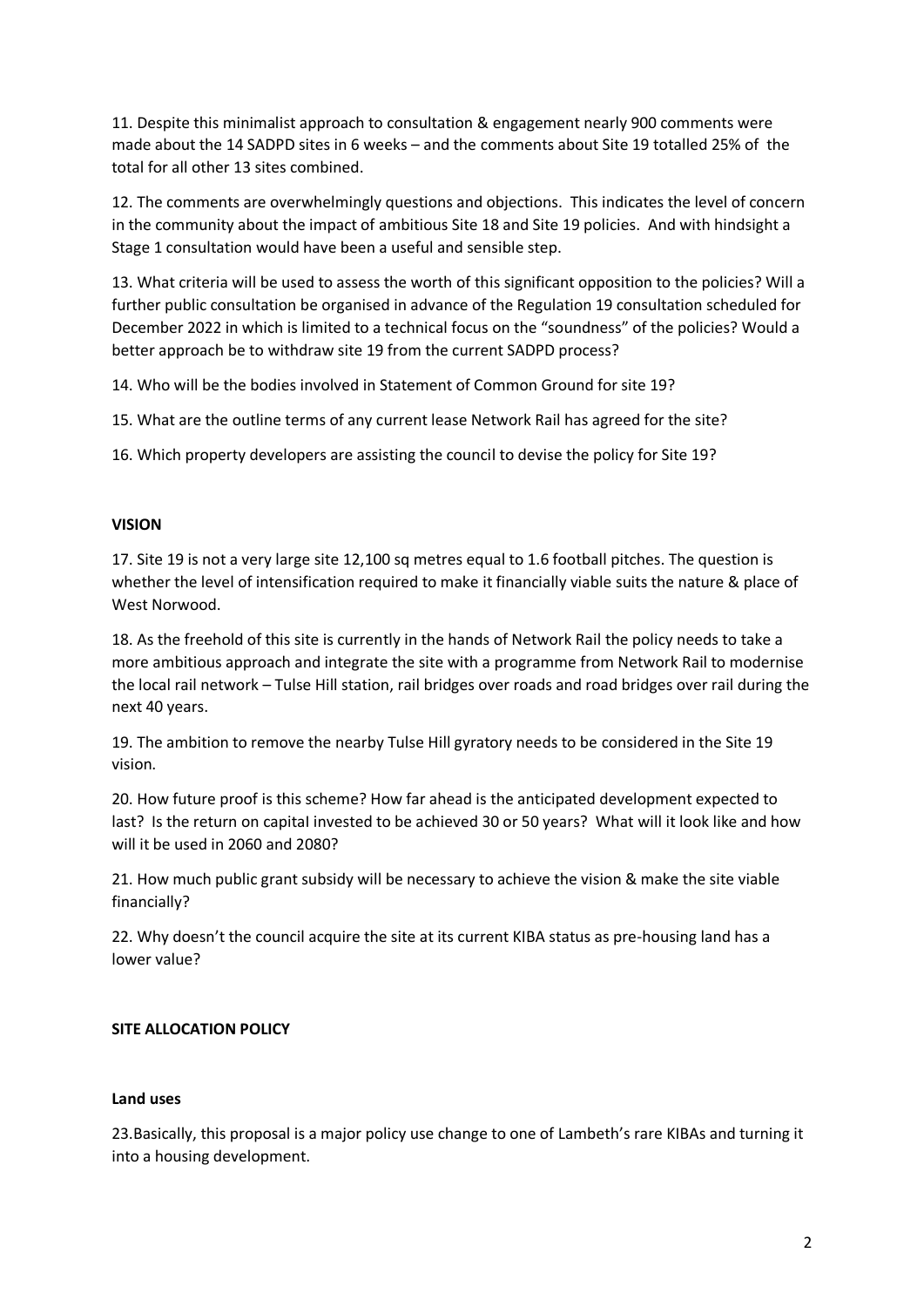24. 1500 sq meters of light industrial spaces is qtr of an acre and very small – 5 such spaces will fit into a professional football pitch like Arsenal.

# **Affordable housing**.

25. What is the basis for the London Plan requiring the council to enable 1300 new homes to be built each year?

26. What is the difference between council rents, Housing Association rents, London Affordable rent, London Living rent, social rent, intermediate rent, social housing, shared ownership and affordable housing ? What % of market rents are each of these rent types? What is the Site 19 policy split between these rent types requirement within its broad definition of 50% threshold "affordable housing"?

27. What number of existing Lambeth homes are released when households move into new homes? What impact has Brexit, levelling up, climate change and broadband have on London's demographics and future demand for housing?

28. 50% affordable means 50% of the new homes will be subsidised. Where is the subsidy coming from? What conditions come with these grants?

29. Will the affordable % be reduced to 35% when the land is acquired from the public sector by a private land owner and so ceases to be public sector land? Does the public sector ownership definition refer to the freehold owner or the leasehold owner?

30. What happens to the affordable housing % if the planning applications are not fast tracked? Planning applications for this complex type of site, with its special additional overheads, might be better assessed using the full viability process anyway.

31. What % of new affordable home will be at council rents? Which organisation would be responsible for building any homes at council rents? Will homes at council rents have to be built by Homes for Lambeth or the council itself?

32. If the policy requires 50% subsidised housing but this is not feasible then no construction will take place. (1n 1991 permission was granted for 147 homes and a road overbridge to Leigham Vale – but expired.)

33. What is "fast" about Fast tracked planning applications – does it bypass community consultation, Planning Committee? Is It more speed or less cost?

34. What % of market & affordable homes will be family–sized? What policies has the council on child friendly housing? How much outdoor secure & public play space will be required?

## **Social infrastructure**

35. How many residents are the 400 or so homes expected to generate? What is the child yield of the affordable and market rate homes? How will Site 19 policy assist in meeting the requirements of UNICEF UK Child Friendly status for Lambeth?

36. Norwood Road's local shopping street should greatly benefit from more residents.

## **Employment and skills**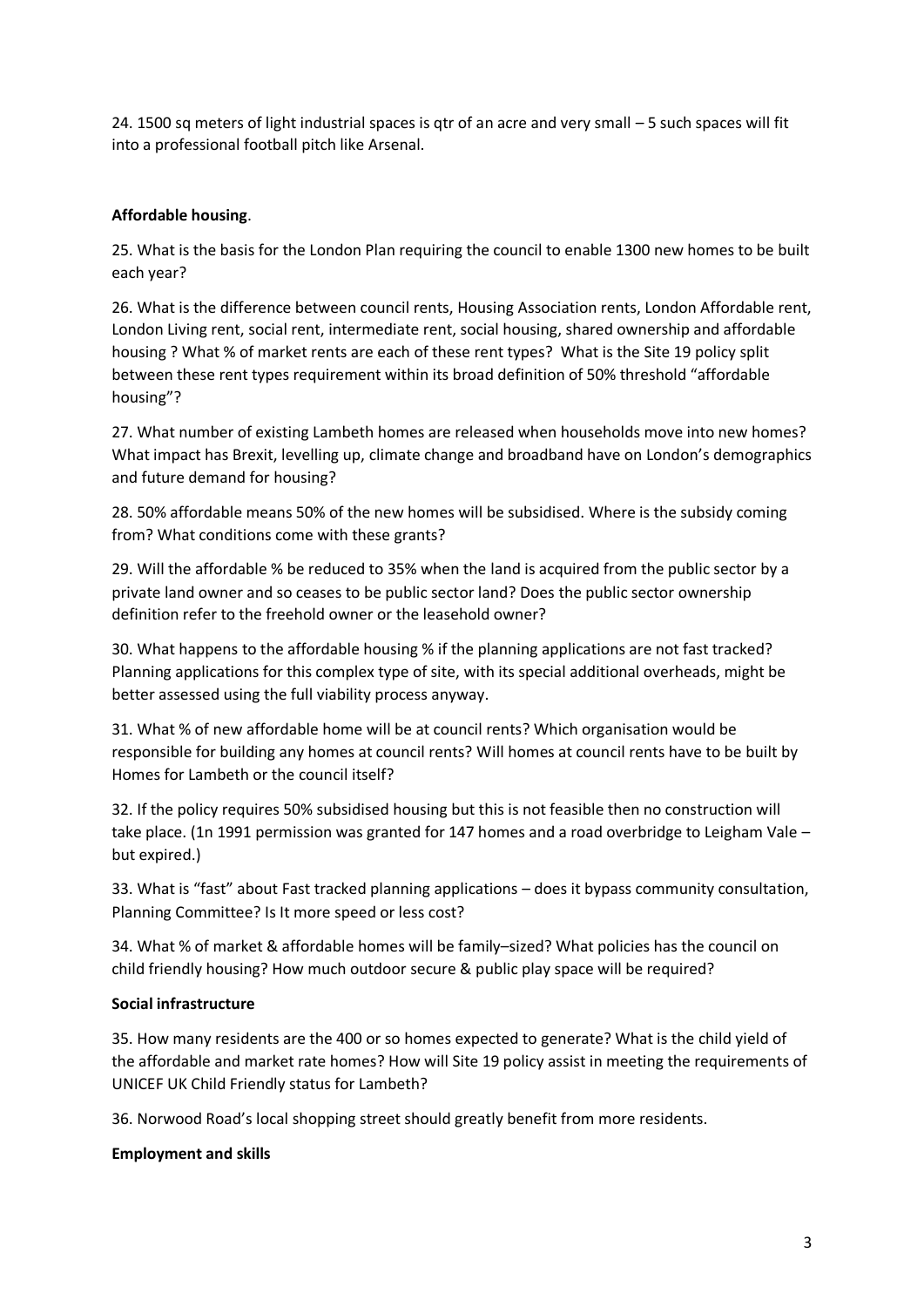37. Knollys Goods Yard has only just been designated a KIBA in the Sept 2021 Local Plan. It provides low cost industrial accommodation suitable for lower value industrial uses and other industrial related businesses important to the local economy, particularly the construction sector. There are very few locations of this size in Lambeth, or indeed in inner south London, that can accommodate this number of businesses of this type; and few locations with comparable levels of visual and noise screening from residential neighbours. The Knolly's Yard site is unique in Lambeth in this respect.

38. Why suddenly change the land use from Local Plan published I Sept 2021 – three months ago?

39. Current employment land use is 9,339 sq metres. How many employees can 1500 sq meters of light industrial employ?

40. How can the proposed 1,500 sq metres of work space be considered as intensification of existing 9,339 sq metres industrial use?

41. West Norwood has no adult education facilities since its Lambeth College building was closed in 1998. Might an adult education centre be part of the site?

42. What is the Low Carbon Sector and what sort of jobs will it generate? Will such jobs need stores of material or 3D printers, laser cutters and transport?

43. Why are more creative, digital & low carbon industries proposed here? What % of their staff will be working off site or from home? Will such businesses require any vehicle deliveries?

44. The more intensive the housing in Lambeth the higher the need for construction services to maintain, repair & refurbish. What discussions have taken place with the current scaffold yard businesses? Will they be invited to help construct the new infrastructure & buildings?

45. How much of the industrial use will be located on the proposed lower podium deck? Will this have any windows and natural light?

#### **Building heights**

46. What makes this site suitable for tall buildings? Why ha site 19 been allocated the tallest tower of all 14 sites in the SADP?

47. How are tall buildings made suitable for families with children? What kind of outdoor play space will be possible? How will the children be supervised by adults remaining in the tall building?

48. Three tower blocks between 12 and 20 storeys will transform the suburban nature of West Norwood and its surrounding neighbourhoods. And create an anomaly interrupting views across the Thames valley from the O2 Dome to Wembley.

49. This massing will very much harm the composition of local views (Evidence para 6.1) Why are only Harpenden Rd residents to have their residential & town scape views protected? (Evidence para 6.1)

50. The proposed massing at the end of Cameron Place can euphemistically said to be "providing an architectural termination" and optimistically described as "beneficial". This is already a somewhat gloomy street especially when the trees close to the railway line are in full leaf. (evidence view 7)

51. South of the South Circular road, a tall building is defined as above 25m ie 8 storeys. ALL the buildings on Site 19 , located south of the south circular, would be tall buildings.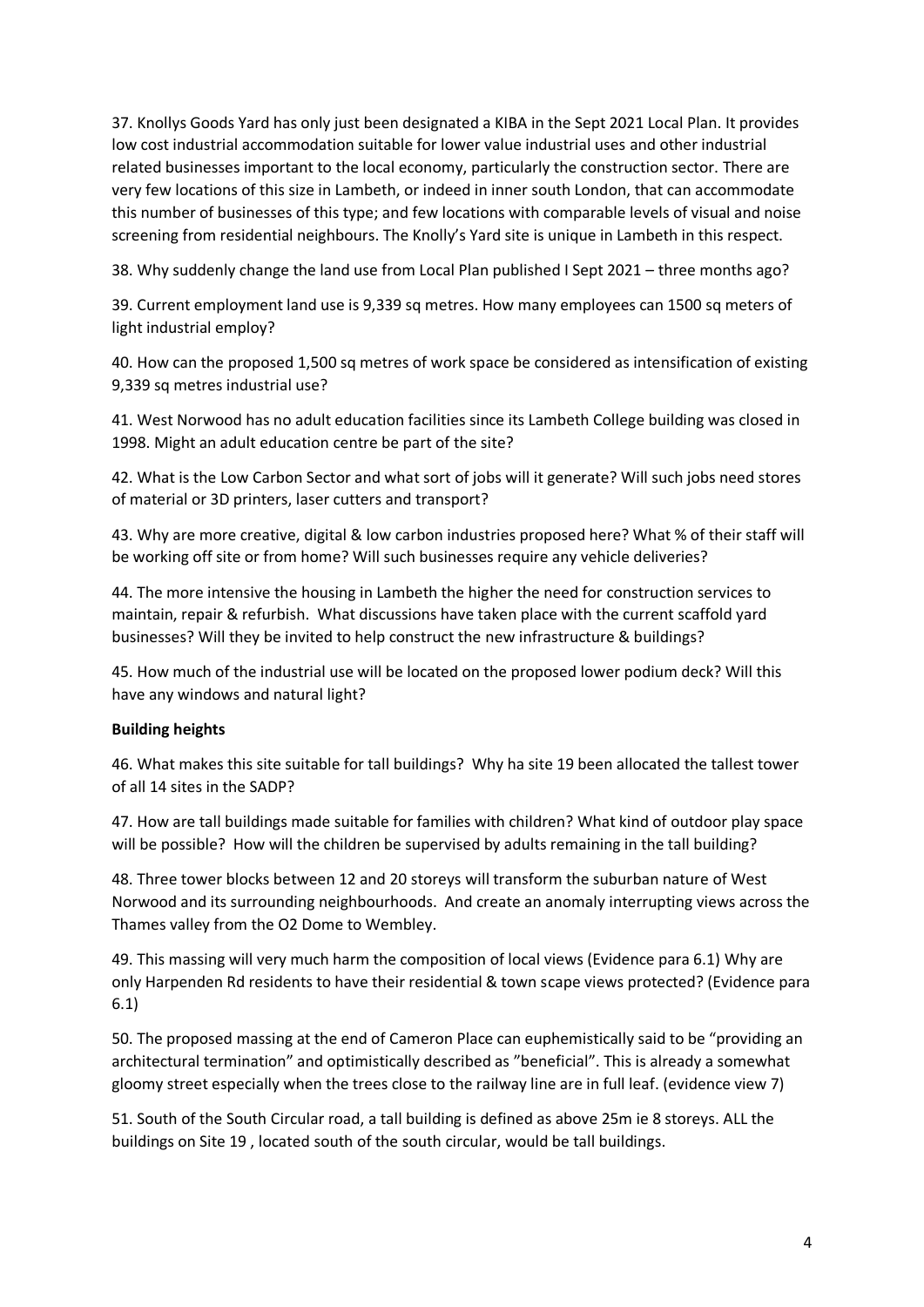52. The construction methods in such a small & constrained site will be problematic. What thought has gone into a safe construction process between 3 busy railway lines? Will much work have to be done at night when no trains are running?

53. Towers need deeper pilling and bigger cranes. How will this heavy plant get into the site for construction and out of the site on completion?

54. The policy should include an indicative Method of Construction even at this early stage.

# **Transport movement & public realm.**

55. As the proposed development is car free it is absolutely essential that short, easy & safe pedestrian journeys into and out of the site are top priority.

56. The main route will be via York Hill, a hill too steep for residents with mobility issues, so maintaining and improving the 315 bus route will be a requirement.

57. As the only proposed road access is from Knollys Rd there is major concern from current residents that a significant number of residents in Site 19 and their visitors will park in neighbouring streets taking up precious parking spaces. Knollys Road already has parking pressure due to its unbroken 1km length, terraces, flat conversion, flatted blocks and minimal off-street parking. There are 500 households living on Knollys Rd. The new policy to add another car free 400 homes must positively address off-site parking needs

58. Would car club vehicles be parked on the site?

59. The two bridges will be very costly. What level of grant funding is being discussed or sought to open access to the site and what sort of conditions has the grant funding?

60. The proposal is very vague about the location of new bridges which are merely sketched as dotted lines and not part of the artist impression of the overall site. The bridges seem to be one of the major constraints to the development. Previous planning applications for under bridges and over bridges have not come to anything.

61. What Is the anticipated footfall over the bridges? Is this sufficient to justify the cost of construction & ongoing maintenance. Would the bridges be adopted and maintenance paid by local taxpayers? Or would the maintenance be a service charge to the occupiers of the development? How will the Agent of Change principle work regarding the bridges?

62. Improving pedestrian access from Knollys Rd to Leigham Vale is welcome if there is a genuine short cut (avoiding York Hill & Norwood Rd or Leigham Ct Rd) and safe and accessible to all.

63 Five metres clearance above the tracks is the minimum height for a bridge over the railway. The drop down from the railway to Leigham Vale is several metres. The drop down would be over land outside the site. What arrangements would be needed to permit building & maintaining structures on this land?

64. If we assume a 10 m drop from the top of the bridge and a mobility gradient of under 12:1, the ramp will have to be 120 metres long, over the length of a professional football pitch. Would a shorter stepped route also be required for fitter pedestrians? Would lifts be ruled out in practice on account of costs for the relatively low footfall eg compared with Golden Jubilee footbridge beside Hungerford bridge over the Thames?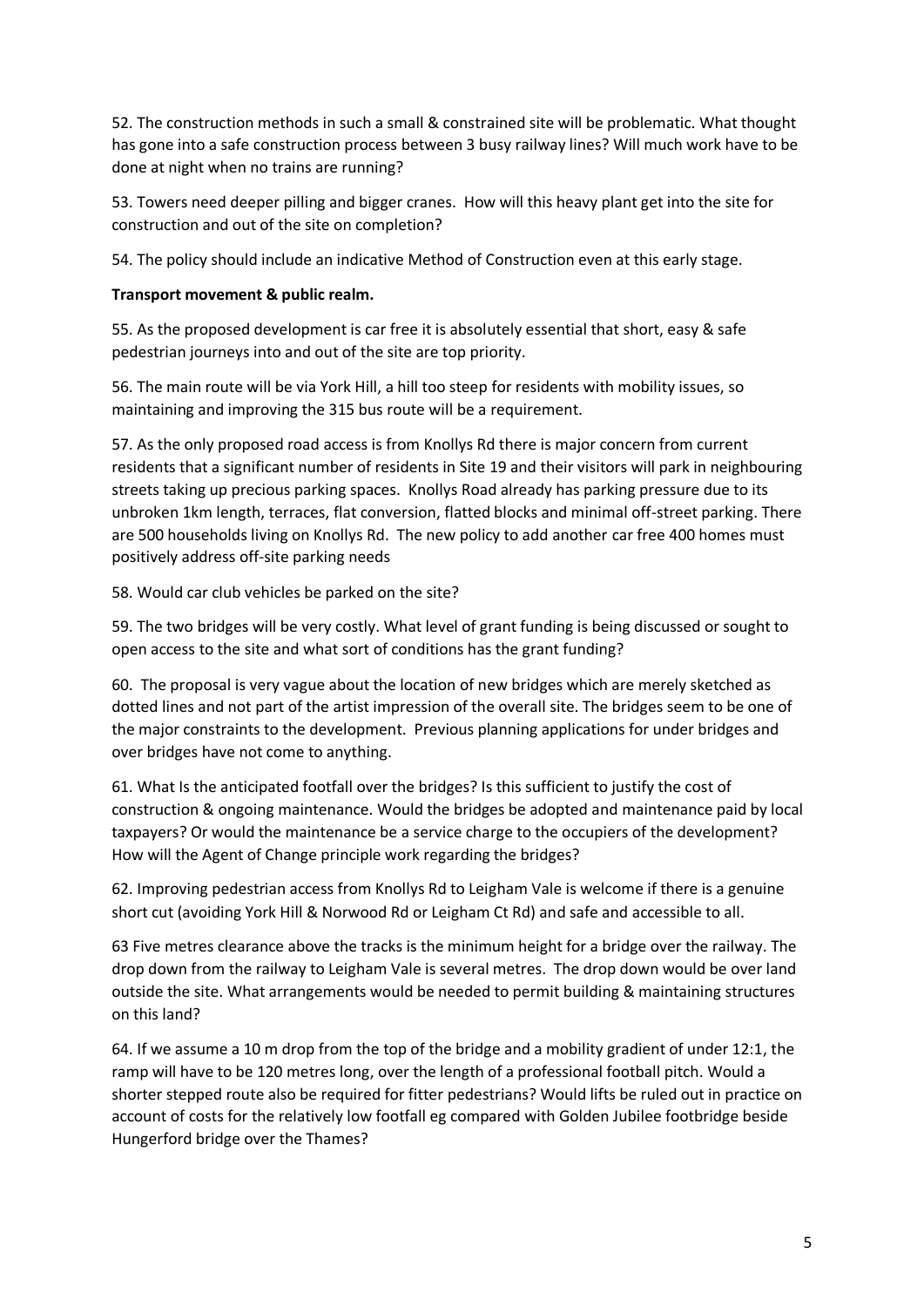65. Sharing bridges with cyclists and scooters complicates safety. Who will walk over quiet footbridges at night? Road bridges feel safer.

66. Only short sections of the railways are single track which presumably would be the ideal location for a shorter over or under bridge. There seems to be only one location for the new bridge between Leigham Vale & the site, which is near the now empty substation brick building on Leigham Vale.

67. Has there been a feasibility study on a new under bridge vehicle access at Leigham Vale? Is 4.3m the minimum for an under bridge for traffic? Is this too low to enable construction plant for high rises to enter the site? It would also cover a shorter distance than an over-footbridge. And may obviate the need for the raised podium base for the overall development

68. Leigham Vale might make a more practical logical road access point than the new Knollys Rd bridge. Leigham Vale's proximity to the South Circular road would reduce many journeys via York Hill.

69. This section of the policy needs to specify how the footway from Knollys Rd to Cameron Place will be improved and the Cameron Place rail bridge itself which is currently too low for refuse trucks and fire engines.

70. The new road bridge seems even more problematic. Why has the location close to the Knollys Rd- York Hill junction been chosen? What weight load will this new bridge take if it is to bring in the construction plant and materials? What angle will this road take and what sized landing plate be required inside the site? Is the location of the landing plate now in the SINC? Will the new junction with Knollys Rd require additional land, eg front gardens of existing properties? What about the loss of amenity of the properties at 176-198 Knollys Road?

71. Is the York Hill road bridge wide enough to carry in & out high rise construction plant? The York Hill bridge is too narrow to provide even a pavement on both sides. Here the carriageway narrows to 4.8metres as it crosses railway lines on the bridge. A footway less than 2m wide is on the northern side of the bridge only with no footway on the southern side. A trief kerb is installed on the northern side of the carriageway

72. This SADPD should specify improving and widening the York Hill bridge.

73. Has strengthening the Lansdowne Hill rail bridge also been considered? It is too weak for any vehicles over 7.5 tonnes ie most fire engines. If the York Hill rail bridge was compromised so would access to the proposed housing. Lansdowne Hill would be a helpful back up.

74. Alternatively, why has widening & deepening from 3.1m to 4.5m of the under bridge at Cameron Place been ruled out? Would construction plant for high rise not fit under 4.5m?

75. York Hill and Knollys Roads are both Local distributor roads and so need to be kept open and operational most of the time with clear alternatives identified in case of emergency compromises.

76. Is the opportunity to incorporate a rebuild of a new Tulse Hill train station into the proposal a missed opportunity? Built in 1868 the station is too small for 10 carriage trains and feels very unsafe at night.

## **Community safety**

77.The lack of permeability due to only 3 proposed access points to the site hemmed in by railway lines is a safety issue. Three points can easily be closed intentionally. And accidents will happen. If the main road bridge is closed how does a fire engine access the site?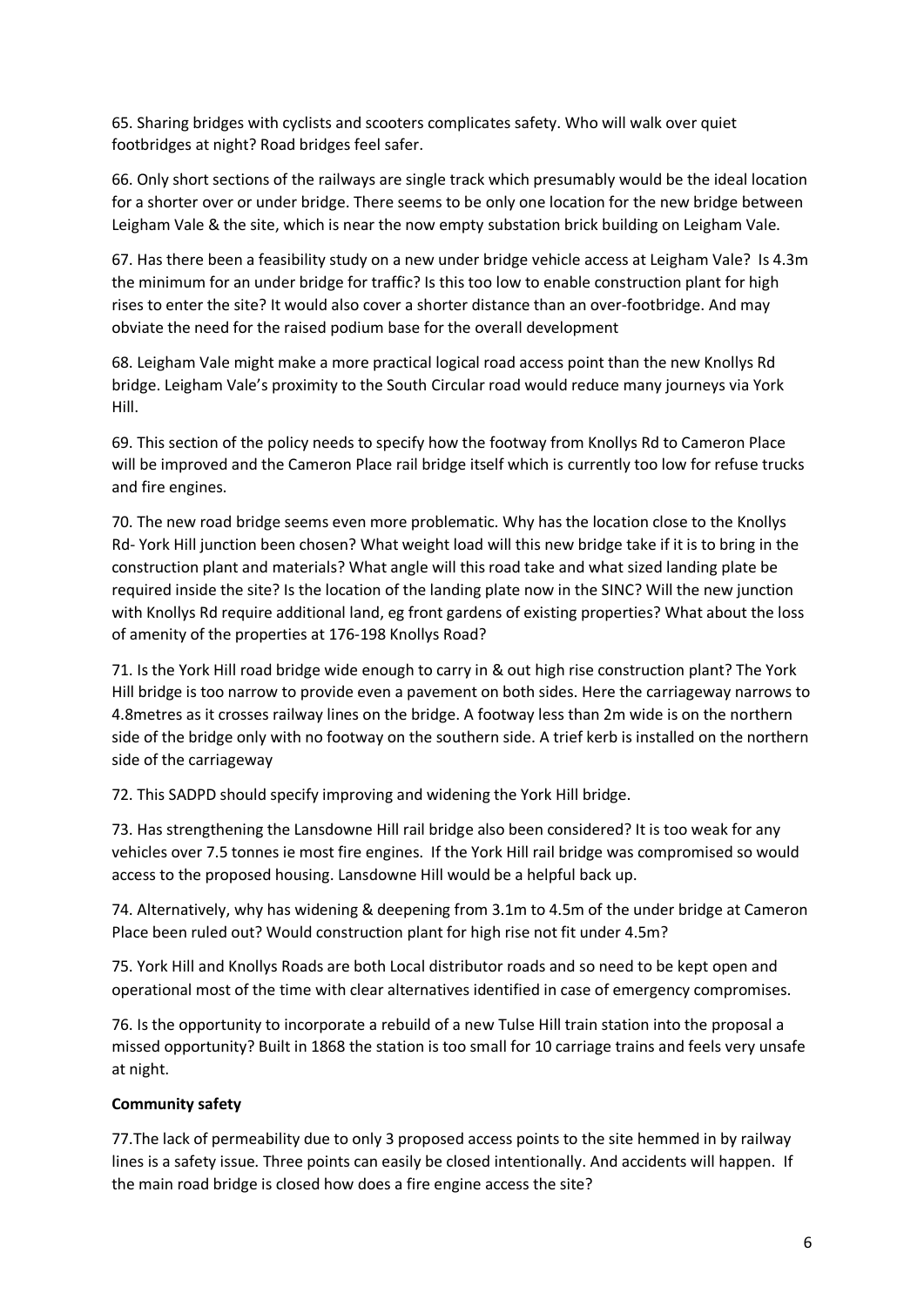78. If a train was de-railed how close to the proposed housing would it fall?

79. How safe are pedestrians & cyclists on a footbridge with a 120 metre, possibly zig zag, ramp?

80. Will the capital & maintenance costs of cctv & other security be ringfenced to the landowner or residents of the site according to the Agent of Change principle? Or paid for by Lambeth tax payers?

#### **Neighbour relationships**

81. How is an "unacceptable impact on existing neighbours" defined? Many neighbouring residents are strongly opposed to the development on amenity grounds even at this preliminary stage.

#### **Energy & Sustainability**

82. Tall towers require disproportionately large carbon costs during construction than, say, terraced mansion blocks due to the necessity of deeper foundations, fewer shared walls and ability to withstand more variable weather impacting the higher floors.

83. Would the 2- storey podium be made mainly of concrete? What would be its approx. surface area? How much heat might it retain during temperatures expected during the lifetime of these proposed structures. How might the extra heat be mitigated?

84. No mention of Passivhaus standards.

85. No mention of domestic fuel sources required. Will shared heating systems be required?

#### **Access to Open Space and nature conservation**

86. What impact will the traffic-free, two-storey podium have on the living soil beneath?

87. What does biodiversity mean in a proposed site like this? Will Lambeth's Biodiversity Strategy & Action Plan apply to Site 19?

88. What is meant by urban food growing – is it ornamental raised planters or commercially viable food supply? Where amongst the housing blocks and podium deck is any urban food growing anticipated?

89. Tree Preservation Order 205 includes many vulnerable trees – ash, elm, hawthorn. When was the TPO 025 last checked on the ground?

## **SUSTAINABILITY APPRAISAL**

90. Net zero carbon across the whole development. What does this mean? Who calculates the netzero? Over what time period?

91. How much concrete will be required?

92. How much more costly are the new cements using graphene, recycled materials, bamboo and eco cement which absorbs CO2 as it sets over its first year? Can this policy require "green